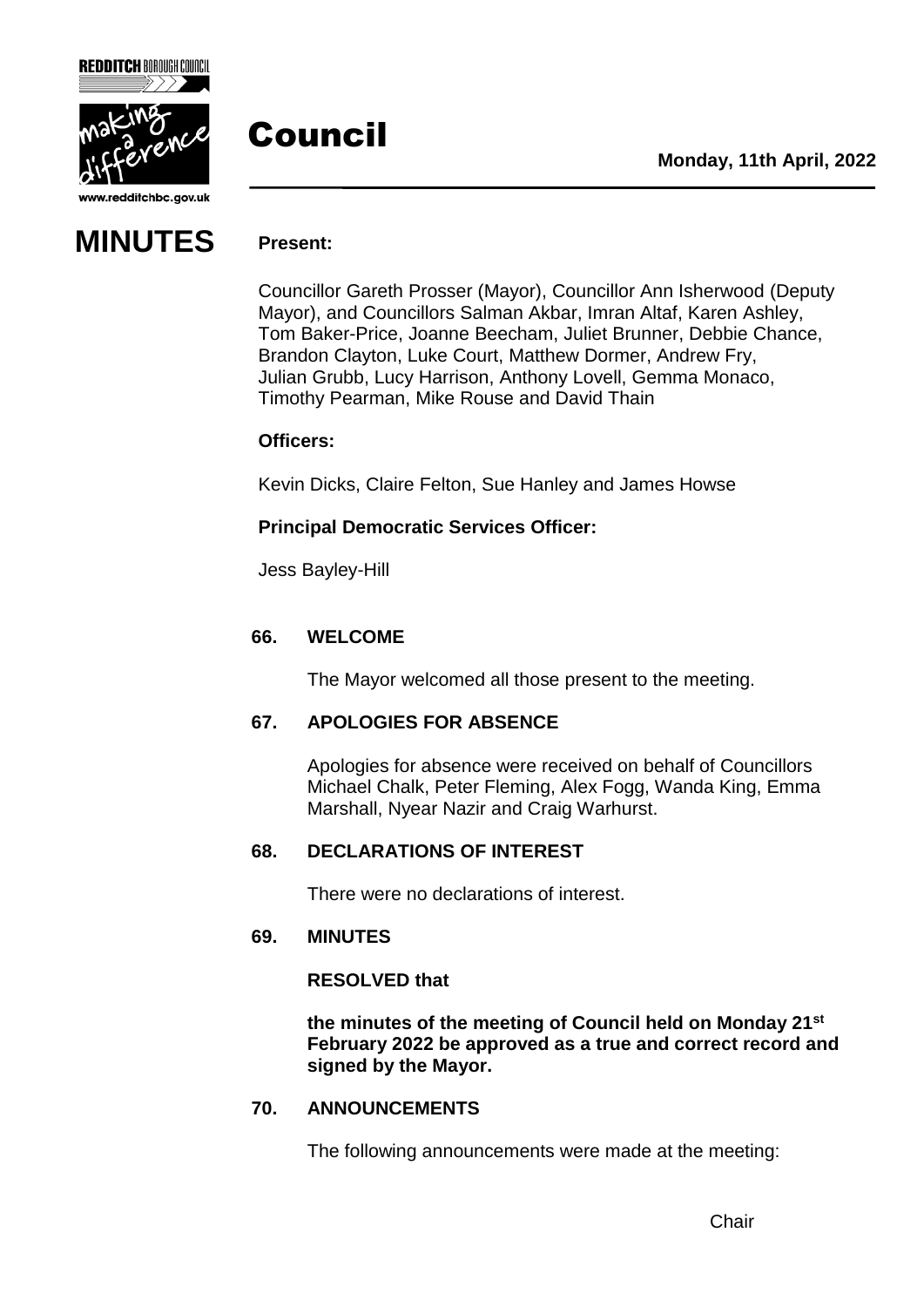### a) The Mayor's Announcements

The Mayor explained that he had been unable to attend civic engagements for a period of time due to experiencing the symptoms of long Covid. However, he had attended a performance of 42<sup>nd</sup> Street at the Palace Theatre, which had been performed by the Studley Operatic Society.

During consideration of this item, Members congratulated Councillor Alex Fogg and his partner on the birth of their baby daughter, Felicity, the previous day. Council was informed that both mother and baby were doing well.

On behalf of the Council, the Mayor thanked those Members who were due to stand down at the forthcoming local elections in May 2022. They were thanked for their hard work and public service during their time as Councillors.

Members joined the Mayor in paying tribute to the Councillors who were due to stand down. In respect of Councillor Debbie Chance, it was commented that she had been a long-serving Member who had acted as both a Portfolio Holder and the Chair of the Overview and Scrutiny Committee during her time as a Councillor. In relation to Councillor Julian Grubb, Members commented that during his term of office he had been the Deputy Mayor, a Portfolio Holder, the Vice Chair of the Planning Committee and the authority's Armed Forces Champion.

b) The Leader's Announcements

The Leader added his tributes to the Councillors who were due to retire at the forthcoming local elections.

c) The Chief Executive's Announcements

The Chief Executive advised that he had no announcements to make on this occasion.

### **71. MEMBERSHIP OF THE COUNCIL**

The Mayor announced that former Councillor, Jenny Wheeler, had resigned as a Member with immediate effect from 14<sup>th</sup> March 2022. On behalf of the Council, the Mayor thanked Mrs Wheeler for her hard work and public service during her two terms of office serving as a Councillor.

During consideration of this item, both group leaders paid tribute to former Councillor Wheeler on behalf of the Council. Members were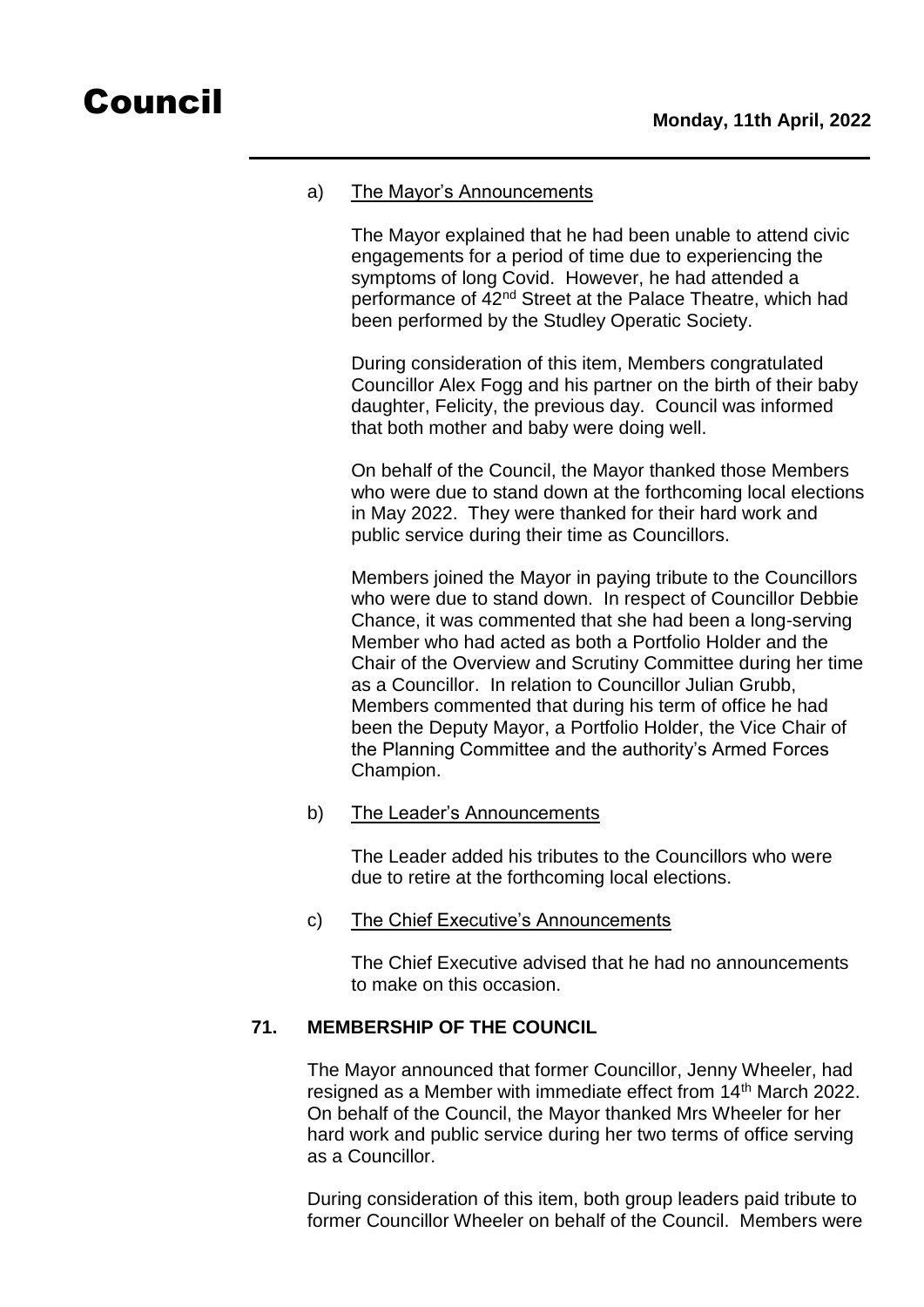advised that Mrs Wheeler had been in the unusual position of having been both Mayor and Deputy Mayor of the Borough of Redditch after previously having served as the consort of another Mayor and Deputy Mayor of the Borough of Redditch, her husband, former Councillor Steve Wheeler, in previous years. Council noted that during her time in office, former Councillor Wheeler had served in a range of additional positions, including Chair of the Audit, Governance and Standards Committee, Chair of the Crime and Disorder Scrutiny Panel, Vice Chair of the Overview and Scrutiny Committee and Chair of both the Budget and the Performance Scrutiny Working Groups. She had also been an active member of a number of scrutiny Task Groups over the years. Members commented that she had always been inclusive and worked constructively with Members from all parties. There was general consensus that she was a lovely person.

### **72. MOTIONS ON NOTICE (PROCEDURE RULE 11)**

The Mayor advised that two Motions on Notice had been received for consideration at the meeting. Usually, in line with requirements detailed in the constitution, Motions on Notice were not permitted for discussion at meetings of Council held during the pre-election period. However, on this occasion, the Mayor had chosen to agree that these Motions should be accepted for debate at the meeting under exceptional circumstances, on the basis that they had received cross-party support and focused on matters of interest to all Councillors.

### Remote Meetings

Councillor Gemma Monaco proposed a Motion which called on the Government to permit Councils to hold remote and hybrid Council and Committee meetings. This Motion was seconded by Councillor Andrew Fry.

In proposing the Motion, Councillor Monaco commented that during 2020, in the first year of the Covid-19 pandemic, Councils were permitted to hold formal Committee meetings remotely. At Redditch Borough Council, virtual Committee meetings were successfully held on Skype for Business and then subsequently on Microsoft Teams. This helped to ensure that Council business continued at a challenging time whilst also protecting meeting participants from contracting Covid-19.

The regulations that permitted Councils to hold formal Committee meetings remotely expired on  $6<sup>th</sup>$  May 2021. Since that time, elected Members had been required to attend formal Committee meetings in person if they were to participate in the debate and vote on Council business. The same rule did not apply to Officers (with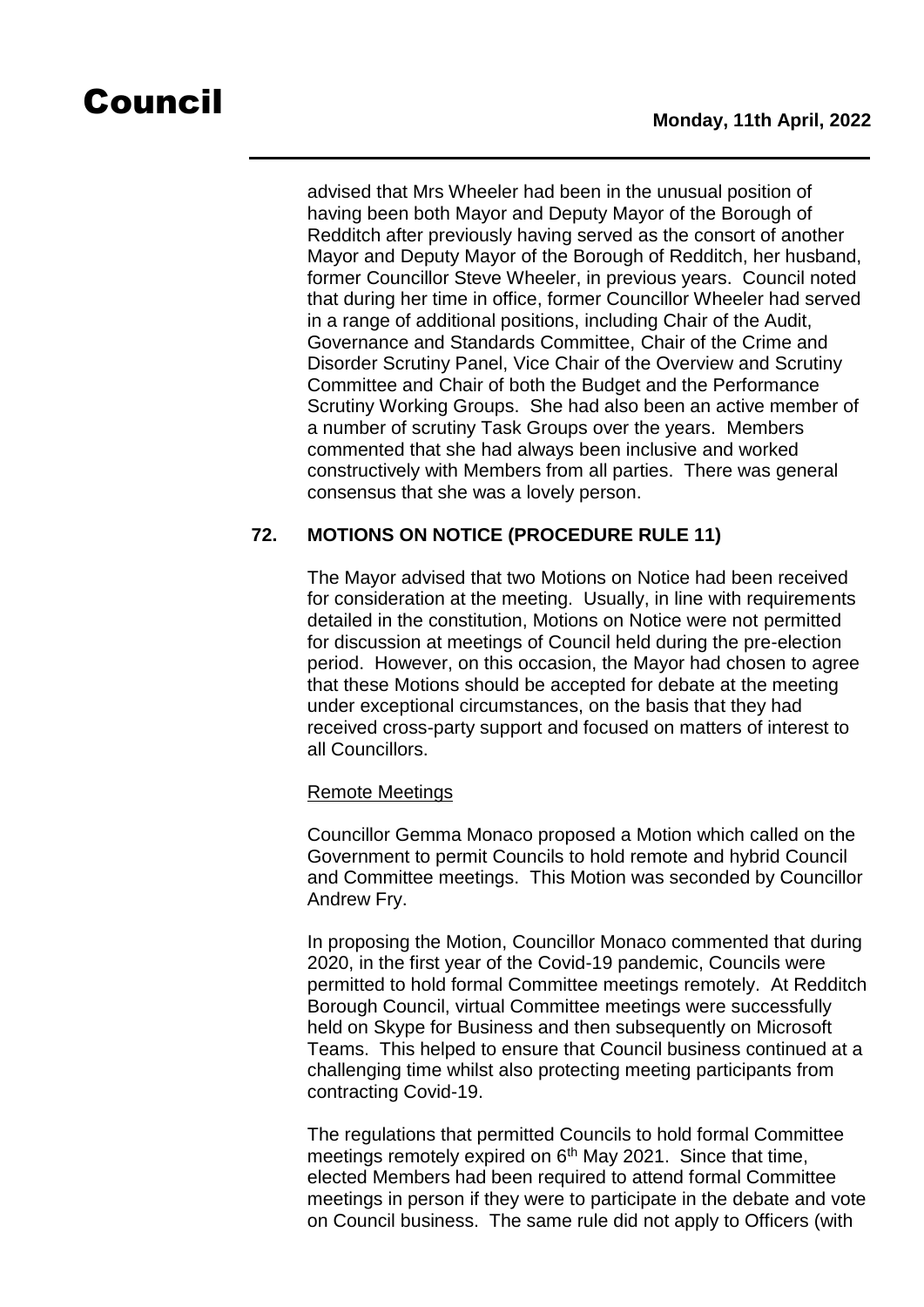some exceptions) who could participate remotely, and steps had been taken to ensure that they could participate in these meetings from home. The public could also participate in Council and Committee meetings both in person and remotely.

Councillor Monaco expressed the view that the option to attend meetings remotely should be extended to elected Members. She suggested that remote meeting arrangements could enable greater participation of Members from a wider variety of backgrounds in Council business. For example, Councillors with work commitments might find it easier to juggle their work and Council duties if they could attend meetings from home or from their place of work. In addition, remote meeting arrangements could help Members with caring responsibilities or specific medical requirements to participate safely in Council and Committee meetings.

Members were reminded that a climate emergency was declared by the Council in September 2019. Remote and hybrid meetings provided opportunities for participants to reduce their carbon footprint, as they would not need to travel to and from Redditch Town Hall. Creating an environment where any participant, including elected Members, could attend a meeting without having a negative impact on the environment would be a positive development for the Council and would support collective aims to address the climate emergency.

In proposing this Motion, Councillor Monaco explained that she was not suggesting that the Council would necessarily want to hold all Council and Committee meetings remotely. Instead, she commented that Councils should be provided with the choice to determine when remote or hybrid meeting arrangements would be most appropriate for their authority and communities. Councils had the software, skills and resources to enable them to hold remote and hybrid meetings and in Redditch these were used when holding informal and private meetings. There was no reason why this should not be extended to formal Committee meetings. Should the Government legislate to allow Councils to hold meetings remotely, the authority would determine what arrangements to have in place in Redditch.

The Motion had been drafted by the Association of Democratic Services Officers (ADSO) and Lawyers in Local Government (LLG). The Motion had received the support of a lot of other Councils across the country, which had already written to the Government regarding this matter. Councillor Monaco urged Members to join her in voting for this Motion, which she suggested would benefit the local democratic process.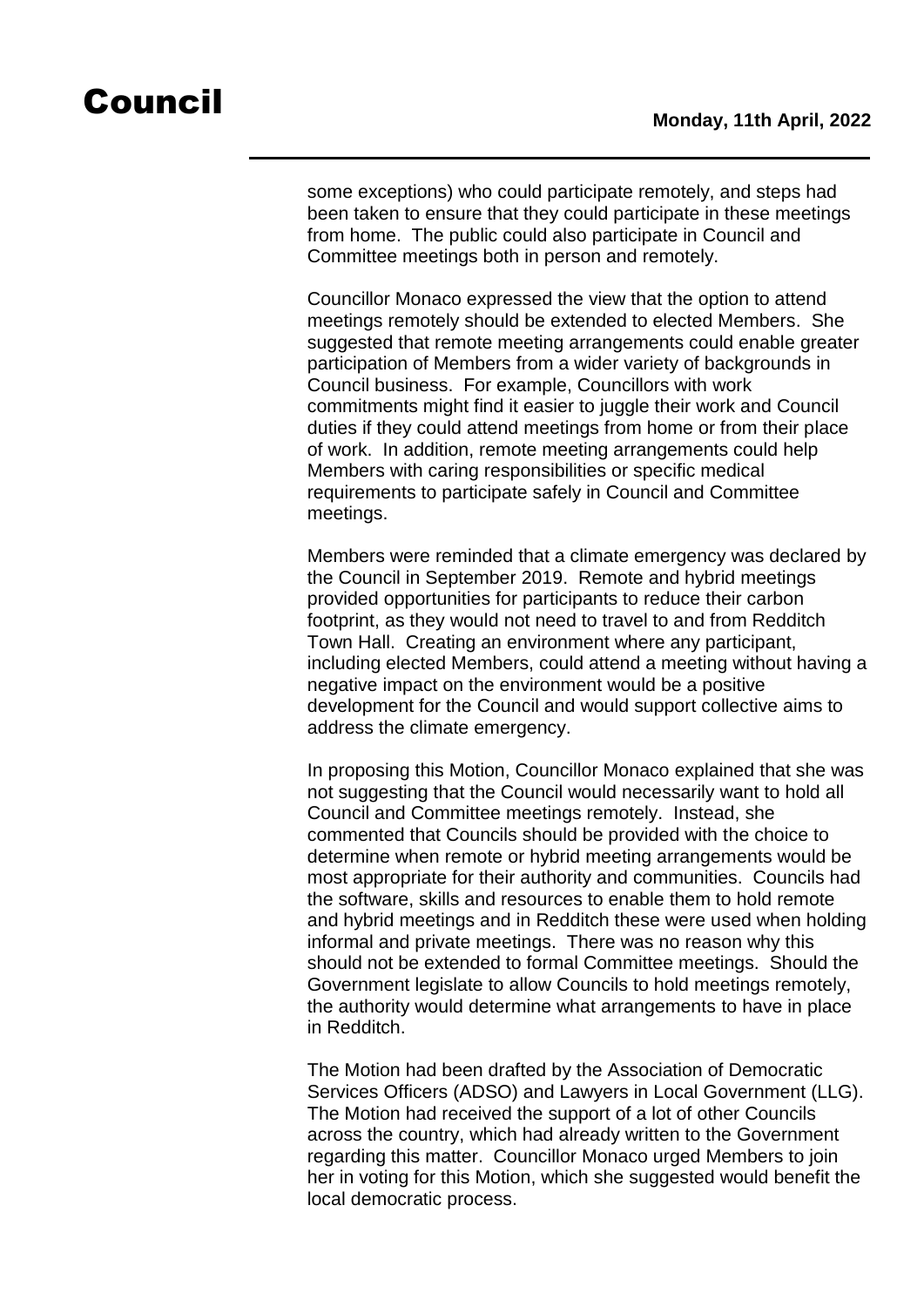In seconding the Motion, Councillor Fry commented that as the Council already had the technology available to participate in remote meetings it was important to ensure that it was used. Council meetings held on a face-to-face basis were effective, however, sometimes it was not possible for all Members to join these meetings in person. Council was advised that if the Government agreed to grant powers to Councils to hold remote meetings, it would be necessary to ensure that Councillors' IT equipment and software remained up to date, to ensure that Members could participate in debates and vote on business on the agenda regardless of their location. Equally, it would be important to ensure that the public could continue to participate in and observe Council and Committee meetings, both in person and remotely.

Members subsequently discussed the Motion in detail and in so doing noted that the Government would need to issue primary legislation to enable Councils to hold formal Committee meetings remotely or in hybrid form. Whilst ongoing financial investment in updated ICT equipment and software might be required to enable Members' participation in remote and hybrid meetings, it was suggested that this would be offset by savings in terms of travel mileage claims as well as the positive impact on carbon emissions in the Borough.

### **RESOLVED that**

**this Council supports the petition launched by ADSO and LLG on 5th January with regard to remote and hybrid meetings. We agree to write to the Secretary of State for Levelling Up, Housing and Communities calling on the Government to change the law to allow councils the flexibility to hold such meetings when they deem appropriate within agreed rules and procedures.**

### Support for Ukraine

Councillor Matthew Dormer proposed a Motion on Notice in respect of support for Ukraine. This Motion was seconded by Councillor Debbie Chance.

In proposing the Motion, Councillor Dormer commented that it was with huge regret at the situation that the Motion had been brought forward. However, he welcomed the cross-party support in the Chamber, and this being an opportunity for the Council to recognise the plight and humanitarian devastation caused to those directly affected in Ukraine, and beyond.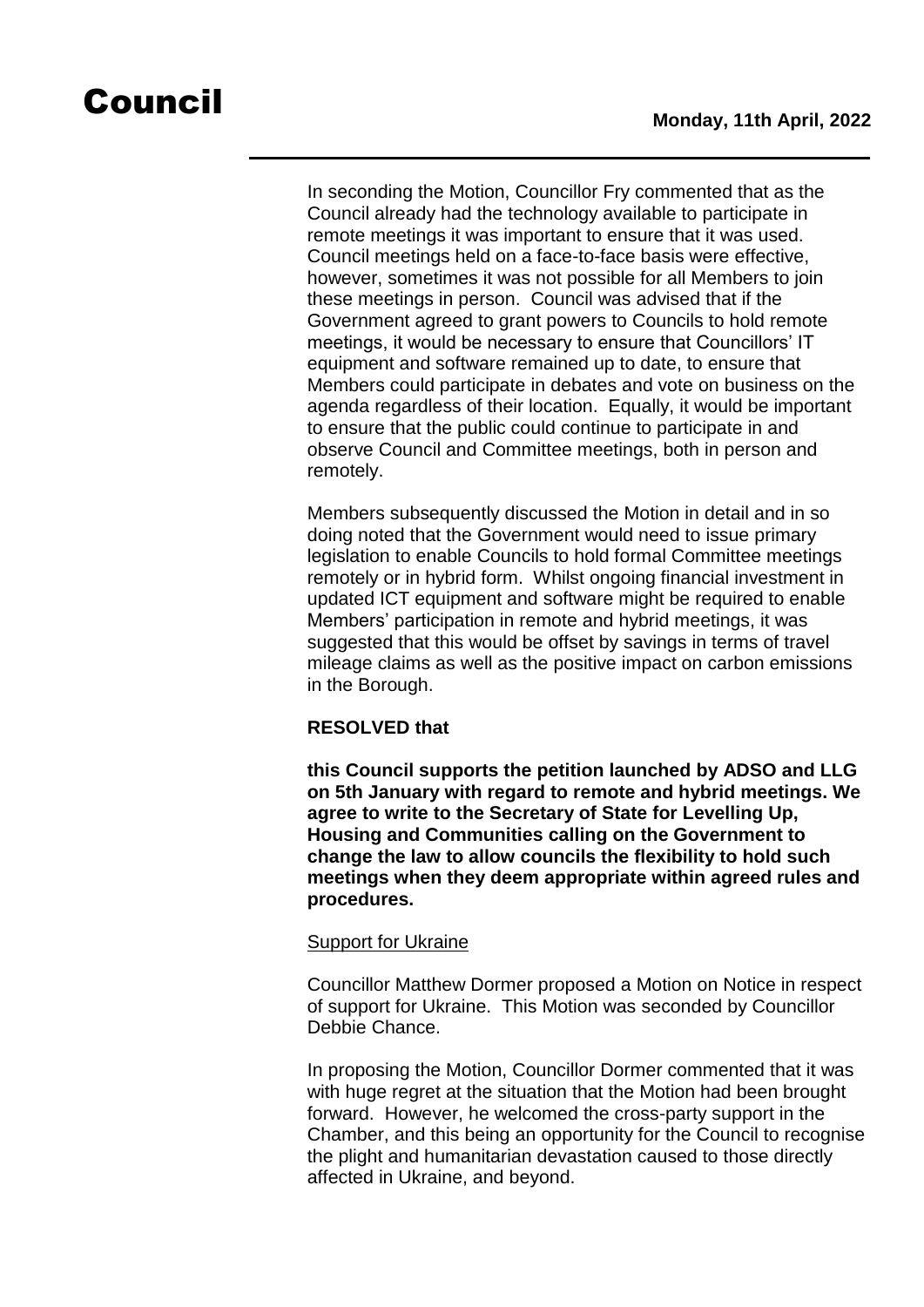The Council was working closely with partners to play a full role in providing support in many practical areas, including accommodation checks, welfare support and funding allocations, and dealing with those in crisis.

Councillor Dormer also commented on his sincere gratitude to the Voluntary and Community Sector (VCS) for their immense work in providing support, and to individuals and families in Redditch and wider afield, who had volunteered as sponsors to open their homes to Ukrainian families and individuals. The Council wanted to recognise the many residents and communities in Redditch for their giving and support to those affected.

In seconding the Motion on Notice, Councillor Chance commented that the situation in Ukraine was horrendous and she paid tribute to Ukrainian citizens who had been impacted by the conflict. Councillor Chance commented that she was proud of the support that the Council had already provided to address this situation and suggested that the authority should do everything possible to increase the speed and efficiency with which visas for Ukrainian refugees were processed and issued. Ordinary citizens and local businesses had been working hard to provide humanitarian assistance and the Council needed to be available to help with this relief effort.

Members subsequently discussed the Motion and welcomed news that Redditch residents were inviting Ukrainian refugees to join them in their homes. The Government would be providing funding to local government to help cover the financial costs arising from supporting Ukrainian refugees, although it was uncertain on the date of the meeting whether this funding would be provided to the County Councils or to the Borough Council. Reference was also made to the timescales for the processing of visas for Ukrainian refugees and it was noted that Worcestershire County Council were working as quickly as possible to process associated DBS checks.

Members expressed great sadness that Ukrainian citizens were suffering during a war in Europe at a time when nations had hoped that there would be no further wars on the continent and that lessons had been learned from previous conflicts. The Council had a moral duty in this context to provide as much support as possible, working alongside partner organisations such as Worcestershire County Council.

### **RESOLVED that**

**Redditch Borough Council is saddened and disturbed by the aggression against Ukraine, which has caused horrific devastation, and created an escalating humanitarian crisis with**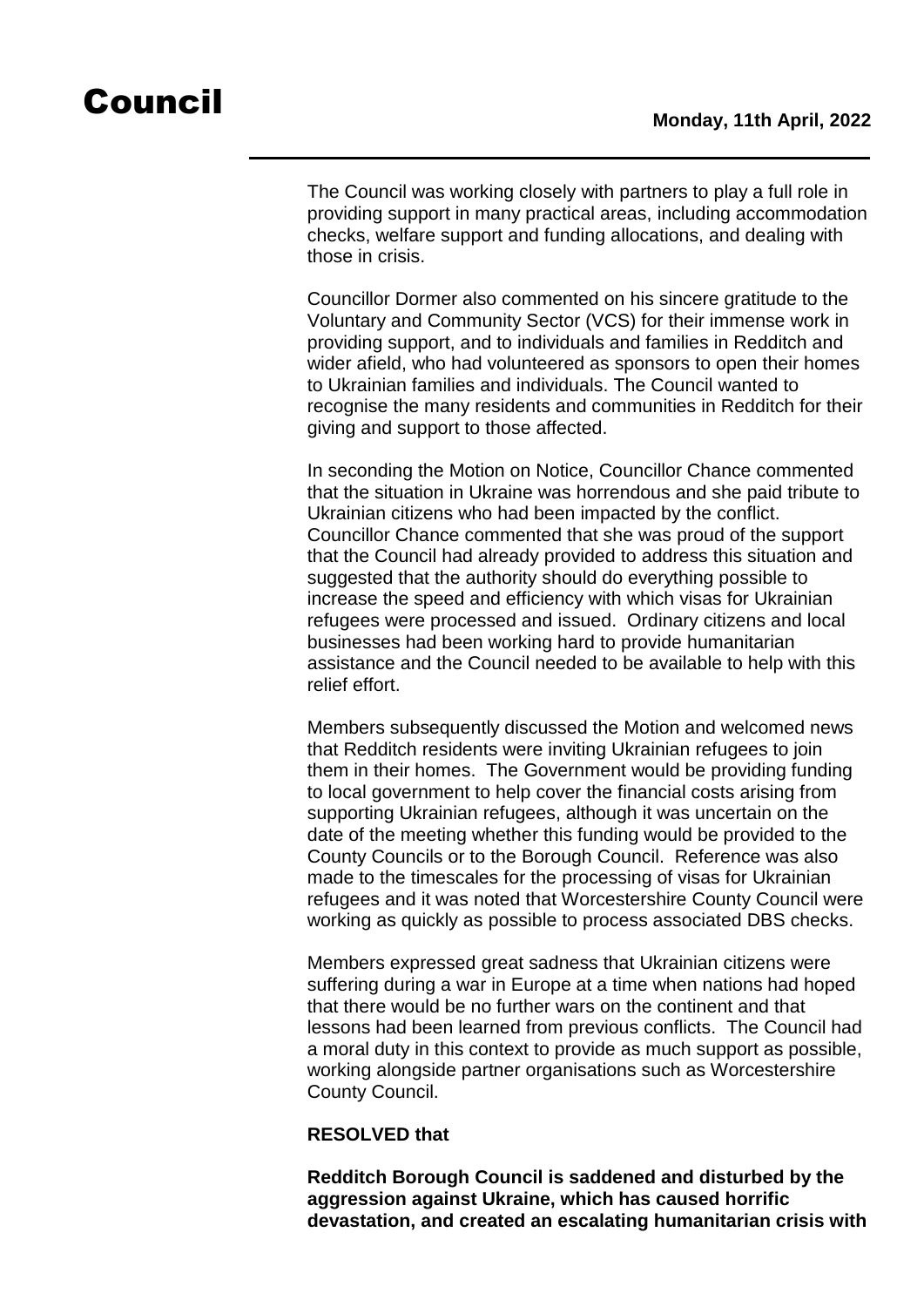**millions displaced or affected. In light of this, and as a way of expressing support for the people of Ukraine and members of our communities who are from or who have ties with Ukraine this Council;**

- **a) Condemns the invasion of Ukraine and stands in solidarity with the people of Ukraine and their families and friends, including those local to Redditch.**
- **b) Stands ready to provide support and open our arms to innocent people displaced and affected.**
- **c) Will work with and support the efforts of our local communities to provide help, support and comfort to those in need**
- **d) Will work to facilitate the safeguarding of any Ukrainian guests alongside the relevant agencies with community partners.**
- **e) Where possible we will deploy a person-centred approach to any funding that is provided by government to support Ukrainian guests, ensuring transparency and accountability of spending to ensure as much funding as possible reaches the people it intends to help**

### **73. EXECUTIVE COMMITTEE**

The Mayor explained that there were two sets of minutes from meetings of the Executive Committee held on 21<sup>st</sup> February and 22<sup>nd</sup> March 2022. The recommendations that had been made at the meeting of the Executive Committee on 21<sup>st</sup> February 2022 had been agreed at the Council meeting held on the same date. There had been no recommendations arising at the meeting of the Executive Committee held on 22nd March 2022.

### **RESOLVED that**

**the minutes of the meetings of the Executive Committee held on 21st February and 22nd March 2022 be noted.**

### **74. OVERVIEW AND SCRUTINY ANNUAL REPORT 2021/22**

Councillor Debbie Chance, Chair of the Overview and Scrutiny Committee, presented the Overview and Scrutiny Annual Report 2021/22.

Councillor Chance thanked all Members who had participated in the Overview and Scrutiny process during the year, as well as the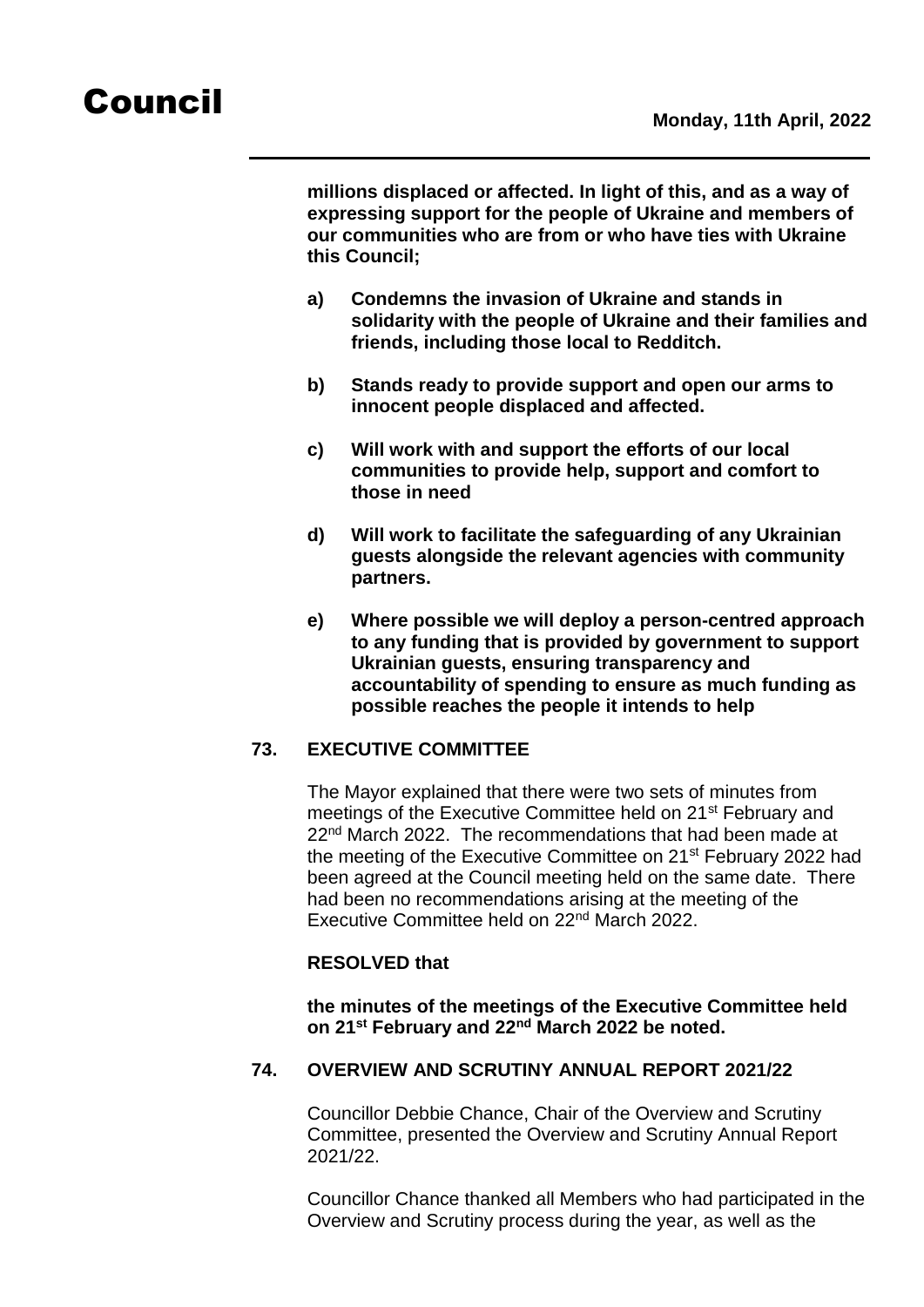Members, officers and representatives of external organisations who had submitted evidence. In particular, she thanked members of the Committee for their hard work, especially the Vice Chair of the Committee, former Councillor Jenny Wheeler. Members of the Budget Scrutiny Working Group, the Performance Scrutiny Working Group and the Dementia Task Group were also thanked for their hard work. Councill Chance concluded by wishing the Overview and Scrutiny Committee well for the 2022/23 municipal year.

Following the presentation of the report, the Leader welcomed the update. He thanked Councillor Chance, in her capacity as Chair of the Overview and Scrutiny Committee, for her hard work as well as the rest of the Committee. Members were reminded that Overview and Scrutiny was an important part of the local democratic process and the diligence of scrutiny Members was welcomed.

### **RESOLVED that**

**the Overview and Scrutiny Annual Report 2021/22 be noted.**

### **75. CONSTITUTIONAL REVIEW WORKING PARTY - RECOMMENDATIONS**

The Portfolio Holder for Finance and Enabling presented a report detailing recommendations that had been made at the latest meeting of the Constitutional Review Working Party (CRWP).

Members were advised that the report proposed that senior officers should have delegated authority to act in the event of an emergency. It was suggested that it would be sensible to introduce this delegation, which would only be used in the event of an emergency.

In addition, the CRWP had also recommended that no Council meetings should be held during the pre-election period, unless considered to be necessary. Again, Members were advised that this would be a sensible proposal as there were limits on the amount of business that generally could be debated at Council meetings held during these periods.

### **RESOLVED that**

- **1) that the Officer Scheme of Delegations be amended to grant Chief Officers delegated authority to act in the event of an emergency; and**
- **2) as a general rule there should be no full Council meetings in the pre-election period before a Borough election,**